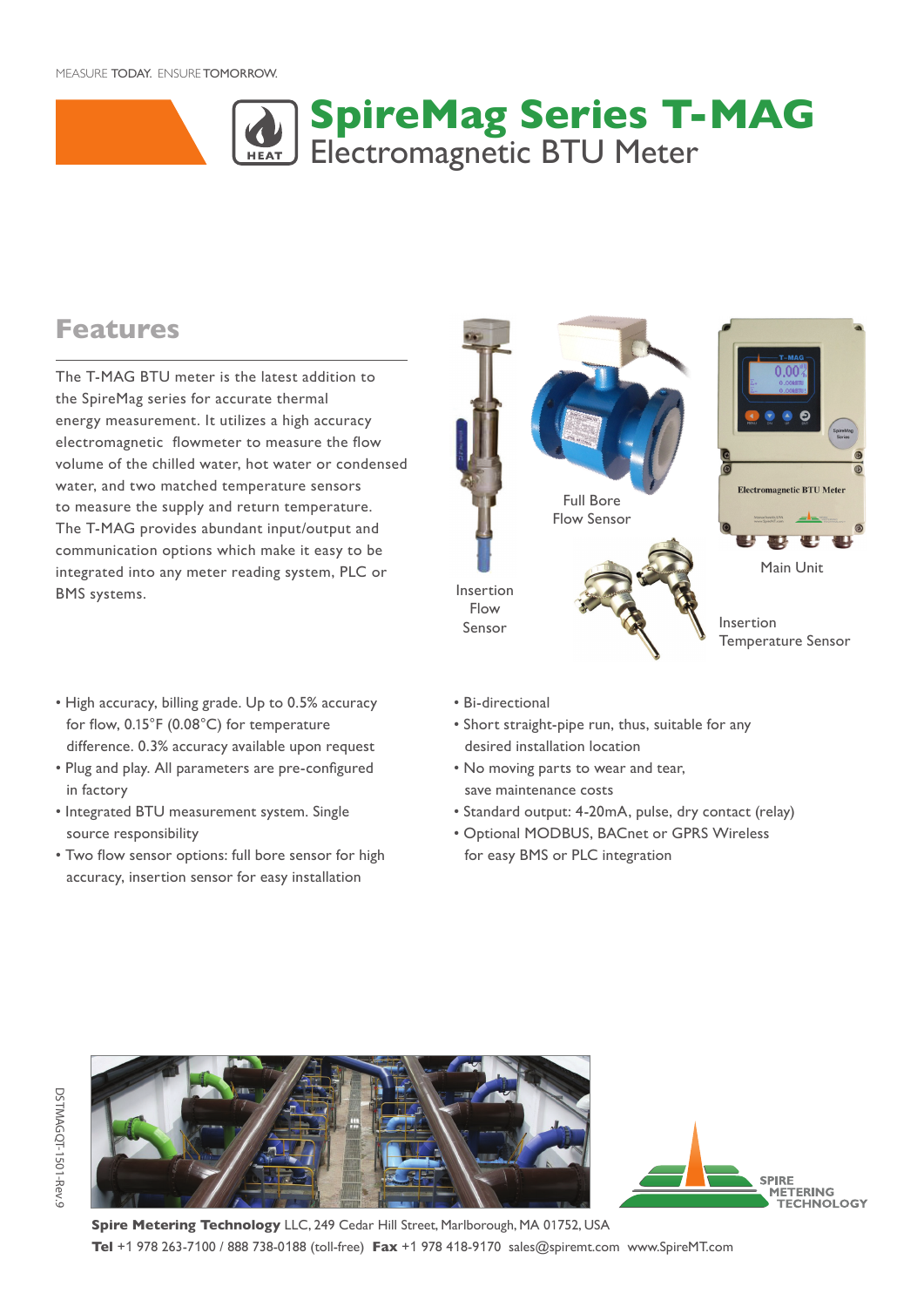# **SpireMag Series T-MAG** Electromagnetic BTU Meter

### **Applications**

The T-MAG high-performance BTU meter accurately measures the thermal energy consumption or transportation of a heating / cooling system. It is an ideal choice for a wide range of applications in HVAC, heating/cooling energy production, energy transfer, building management, facility management, district heating and cooling, geothermal or solar hot water system monitoring, and more.

Some examples are:

- Chilled water HVAC
- Hot water HVAC
- Condensate and heating water circuits
- Boiler feed water
- Thermal storage, geothermal system, solar hot-water system
- District energy management and billing
- Commercial building tenant billing

### **Introduction**

Spire Metering's T-MAG electromagnetic BTU meter is designed to measure the energy of a water heating or cooling circuit. The meter consists of three parts, an electromagnetic flow sensor, a pair of temperature sensors and a main unit also known as an integrator or transmitter. The main unit is a powerful console which combines high accuracy flow measurement, temperature measurement and BTU calculation.

The flow sensor operates based on Faraday's Law. It measures the volumetric flowrate of a conductive medium in a closed pipeline. With a microprocessor and exclusive integrated circuit, Spire Metering's electromagnetic flow sensor has the following advantages: reliable performance, high accuracy, and ease of use. The advanced signal processing technologies ensure a wide measuring range. The large LCD display makes

- LEED / Green building verification, green credit application
- Energy consulting
- Power plant efficiency monitoring
- Facility management in shopping malls, campus, industrial parks, hospitals, commercial buildings, government buildings, airports and more

readings and parameter settings easy to read and modify.

The temperature sensors are high accurate. They also come with a pair of RTDs which are paired and calibrated to achieve better than 0.15°F (0.08°C) accuracy for temperature difference measurement.

The BTU calculation is according to the EN1434 heat meter standard. The formulas have been carefully implemented in the microprocessor so to minimize computational error.

As the latest addition to the SpireMag series, the T-MAG offers various output options, such as 4-20mA, dry contact pulse, RS-485/ MODBUS, BACnet, and GPRS wireless. The T-MAG can easily be integrated with existing BMS building automation systems and PLC units.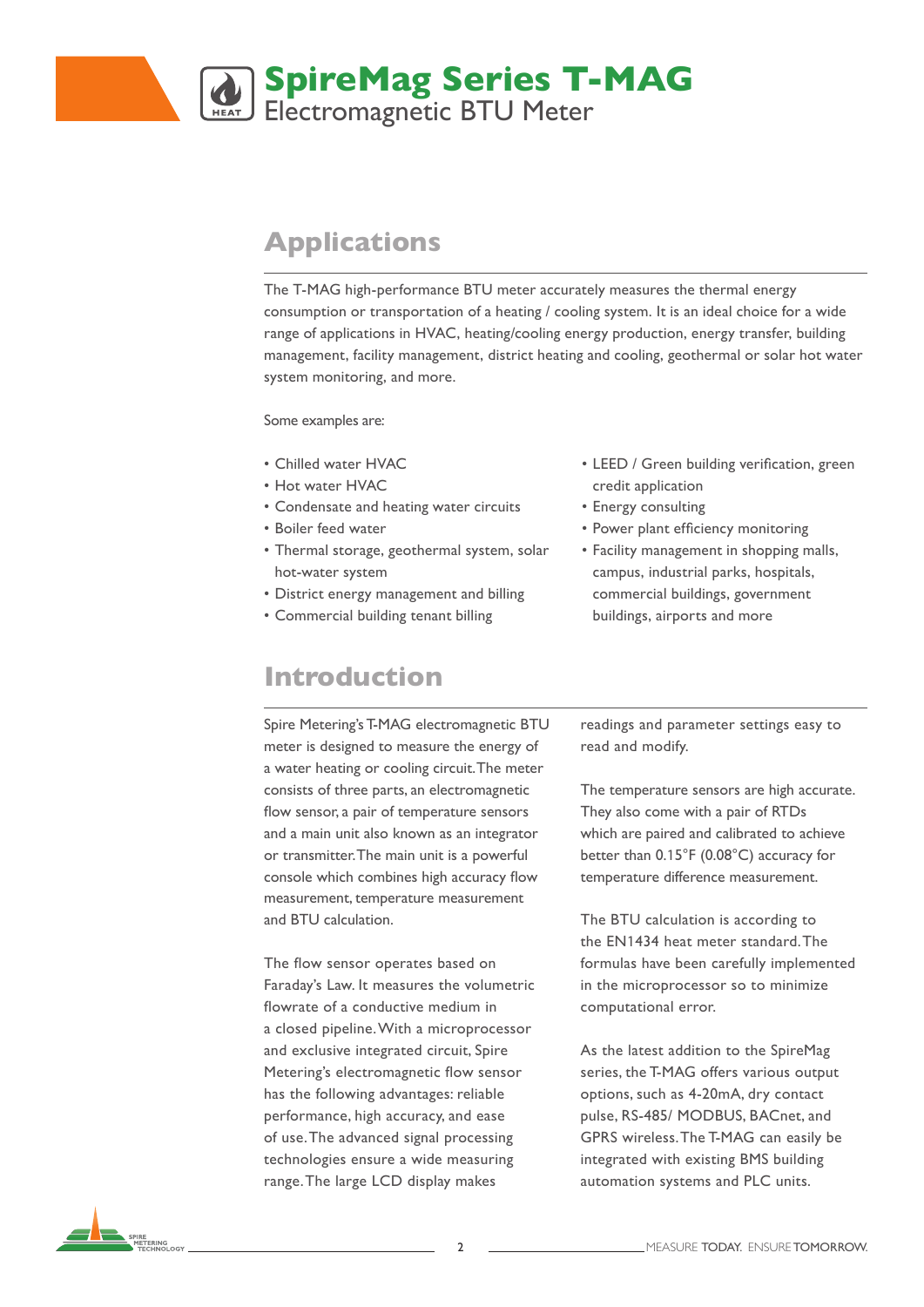

### **Specifications |** With full bore flow sensor

|                                                                          | Nominal Size $2''~8''$ (DN50~DN200)                                                                                                                                           |  |  |  |  |  |  |
|--------------------------------------------------------------------------|-------------------------------------------------------------------------------------------------------------------------------------------------------------------------------|--|--|--|--|--|--|
| <b>Flow Accuracy</b>                                                     | ±0.3% / ±0.5% of reading for 8"(DN200) and smaller                                                                                                                            |  |  |  |  |  |  |
| <b>Flow Measurement Range</b> $ 0.3ft/s \sim 30ft/s (0.1m/s \sim 10m/s)$ |                                                                                                                                                                               |  |  |  |  |  |  |
| <b>Flow Direction</b>                                                    | Capable of measuring both forward and reverse flow and<br>recognizing its direction                                                                                           |  |  |  |  |  |  |
| <b>Temperature Range</b>                                                 | $\Theta$ : 32°F ~ 300°F (0°C ~ 150°C)                                                                                                                                         |  |  |  |  |  |  |
| Temperature Difference Range                                             | $\Delta\Theta$ : 4°F ~ 160°F (2°K ~ 90°K)                                                                                                                                     |  |  |  |  |  |  |
| <b>Temperature Difference Accuracy</b>                                   | ±0.15°F (±0.08°C)                                                                                                                                                             |  |  |  |  |  |  |
| <b>Medium Temperature</b>                                                | -10°C ~ +150°C (14°F ~ 302°F) with PTFE liner                                                                                                                                 |  |  |  |  |  |  |
|                                                                          | Large LCD display with backlight. Visible under sunlight or in the dark                                                                                                       |  |  |  |  |  |  |
| <b>Display and Keys</b>                                                  | Display instantaneous energy, flow, total energy, total flow, supply<br>temperature, return temperature, temperature difference, alarm and more                               |  |  |  |  |  |  |
|                                                                          | Display units for energy - BTU, KBTU, KJ, MH, GJ, KWh, MWh                                                                                                                    |  |  |  |  |  |  |
|                                                                          | Four keys for local programming and information access                                                                                                                        |  |  |  |  |  |  |
|                                                                          | Totalizers   Energy totalizer, flow totalizer                                                                                                                                 |  |  |  |  |  |  |
|                                                                          | Analog output: $4 \sim 20$ mA. Load resistor $\leq 500\Omega$                                                                                                                 |  |  |  |  |  |  |
| <b>Output Signals</b>                                                    | Digital output: Open Collector Transistor (OCT) interface.<br>Can be programmed as:<br>. Pulse output: pulse width 0.1s ~ 99.9s<br>$\cdot$ Frequency output: 1 $\sim$ 5,000Hz |  |  |  |  |  |  |
|                                                                          | RS-485 / MODBUS                                                                                                                                                               |  |  |  |  |  |  |
| <b>Communication</b>                                                     | GPRS wireless available upon request                                                                                                                                          |  |  |  |  |  |  |
|                                                                          | BACnet available upon request                                                                                                                                                 |  |  |  |  |  |  |
|                                                                          | For electronic box: IP65 (outdoor)                                                                                                                                            |  |  |  |  |  |  |
| <b>Protection Class</b>                                                  | For sensor: IP65 (outdoor)                                                                                                                                                    |  |  |  |  |  |  |
| <b>Lining Material</b>                                                   | <b>PTFE</b>                                                                                                                                                                   |  |  |  |  |  |  |
| <b>Electrode Material</b>                                                | 316L SS                                                                                                                                                                       |  |  |  |  |  |  |
|                                                                          | Sensor Material   stainless steel for measuring tube, carbon steel for housing and flange                                                                                     |  |  |  |  |  |  |
| <b>Pipe Connection</b>                                                   | DIN or ANSI RF150# / ANSI RF300# flange                                                                                                                                       |  |  |  |  |  |  |
| <b>Nominal Pressure</b>                                                  | 2" (DN50): 2.5MPa (362psig) for DIN and 150lbs for ANSI RF150#<br>flanges and 300lbs for ANSI RF300# flanges                                                                  |  |  |  |  |  |  |
|                                                                          | $2\frac{1}{2}$ ~ 8" (DN65 ~ DN200): 1.6MPa (232psig) for DIN and 150lbs for<br>ANSI RF150# flanges and 300lbs for ANSI RF300# flanges                                         |  |  |  |  |  |  |
| <b>Ambient Temperature</b>                                               | $-25^{\circ}$ C ~ $+50^{\circ}$ C (-13 $^{\circ}$ F ~ 122 $^{\circ}$ F)                                                                                                       |  |  |  |  |  |  |
| <b>Ambient Humidity</b>                                                  | 5~95%RH (relative humidity)                                                                                                                                                   |  |  |  |  |  |  |
| <b>Medium Electrical Conductivity</b>                                    | $\geq$ 20us/cm                                                                                                                                                                |  |  |  |  |  |  |
| <b>Power Supply</b>                                                      | 18~36VDC or 110~240VAC, <15W                                                                                                                                                  |  |  |  |  |  |  |
| <b>Structure Type</b> Remote type                                        |                                                                                                                                                                               |  |  |  |  |  |  |

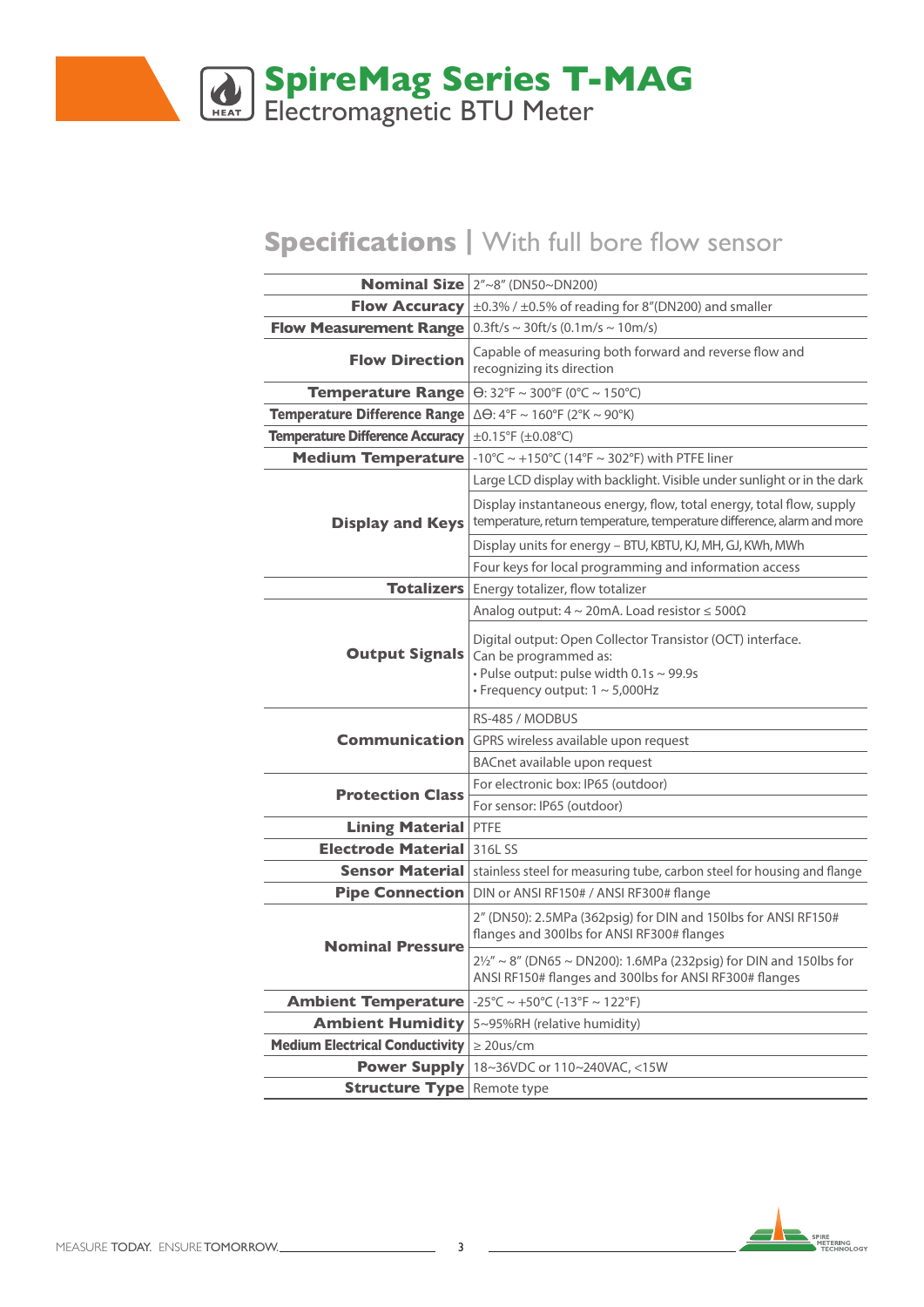

# **Specifications |** With insertion flow sensor

|                                                                             | <b>Nominal Size</b> $3'' \sim 40''$ (DN80 $\sim$ DN1,000)                                                                                                                |  |  |  |  |  |  |  |
|-----------------------------------------------------------------------------|--------------------------------------------------------------------------------------------------------------------------------------------------------------------------|--|--|--|--|--|--|--|
| <b>Flow Accuracy</b> $\pm 2\%$ of reading                                   |                                                                                                                                                                          |  |  |  |  |  |  |  |
| <b>Flow Measurement Range</b>   1.5ft/s $\sim$ 30ft/s (0.5m/s $\sim$ 10m/s) |                                                                                                                                                                          |  |  |  |  |  |  |  |
| <b>Flow Direction</b>                                                       | Capable of measuring both forward and reverse flow and recognizing its direction                                                                                         |  |  |  |  |  |  |  |
| <b>Temperature Range</b>                                                    | $\Theta$ : 32°F ~ 140°F (0°C ~ 60°C)<br><b>Note:</b> the flow sensor head is made from ABS.                                                                              |  |  |  |  |  |  |  |
| Temperature Difference Range                                                | $\Delta\Theta$ : 4°F ~ 160°F (2°K ~ 90°K)                                                                                                                                |  |  |  |  |  |  |  |
| Temperature Difference Accuracy                                             | $\pm$ 0.15°F ( $\pm$ 0.08°C)                                                                                                                                             |  |  |  |  |  |  |  |
| <b>Medium Temperature</b>                                                   | up to 60°C (140°F)                                                                                                                                                       |  |  |  |  |  |  |  |
|                                                                             | Large LCD display with backlight. Visible under sunlight or in the dark                                                                                                  |  |  |  |  |  |  |  |
| <b>Display and Keys</b>                                                     | Display instantaneous energy, flow, total energy, total flow, supply<br>temperature, return temperature, temperature difference, alarm and more                          |  |  |  |  |  |  |  |
|                                                                             | Display units for energy - BTU, KBTU, KJ, MH, GJ, KWh, MWh                                                                                                               |  |  |  |  |  |  |  |
|                                                                             | Four keys for local programming and information access                                                                                                                   |  |  |  |  |  |  |  |
| <b>Totalizers</b>                                                           | Energy totalizer, flow totalizer                                                                                                                                         |  |  |  |  |  |  |  |
|                                                                             | Analog output: $4 \sim 20$ mA. Load resistor $\leq 500\Omega$                                                                                                            |  |  |  |  |  |  |  |
| <b>Output Signals</b>                                                       | Digital output: Open Collector Transistor (OCT) interface.<br>Can be programmed as:<br>. Pulse output: pulse width 0.1s ~ 99.9s<br>$\cdot$ Frequency output: 1 ~ 5,000Hz |  |  |  |  |  |  |  |
|                                                                             | RS-485 / MODBUS                                                                                                                                                          |  |  |  |  |  |  |  |
| <b>Communication</b>                                                        | GPRS wireless available upon request                                                                                                                                     |  |  |  |  |  |  |  |
|                                                                             | BACnet available upon request                                                                                                                                            |  |  |  |  |  |  |  |
|                                                                             | For electronic box: IP65 (outdoor)                                                                                                                                       |  |  |  |  |  |  |  |
| <b>Protection Class</b>                                                     | For sensor: IP65 (outdoor)                                                                                                                                               |  |  |  |  |  |  |  |
| <b>Electrode Material</b>                                                   | 316 SS with polypropylene head                                                                                                                                           |  |  |  |  |  |  |  |
| <b>Sensor Material</b>                                                      | <b>ABS</b>                                                                                                                                                               |  |  |  |  |  |  |  |
|                                                                             | Ball valve optional                                                                                                                                                      |  |  |  |  |  |  |  |
| <b>Hot tapping</b>                                                          | Hot tapping tool kit available upon request                                                                                                                              |  |  |  |  |  |  |  |
| <b>Operating Pressure</b>                                                   | Above 200psi                                                                                                                                                             |  |  |  |  |  |  |  |
| <b>Ambient Temperature</b>                                                  | $-25^{\circ}$ C ~ +50 $^{\circ}$ C (-13 $^{\circ}$ F ~ 122 $^{\circ}$ F)                                                                                                 |  |  |  |  |  |  |  |
| <b>Ambient Humidity</b>                                                     | 5~95%RH (relative humidity)                                                                                                                                              |  |  |  |  |  |  |  |
| <b>Medium Electrical Conductivity</b>                                       | $\geq$ 50us/cm                                                                                                                                                           |  |  |  |  |  |  |  |
|                                                                             | <b>Power Supply</b>   $18~36$ VDC or $110~240$ VAC, <15W                                                                                                                 |  |  |  |  |  |  |  |
| <b>Structure Type</b> Remote type                                           |                                                                                                                                                                          |  |  |  |  |  |  |  |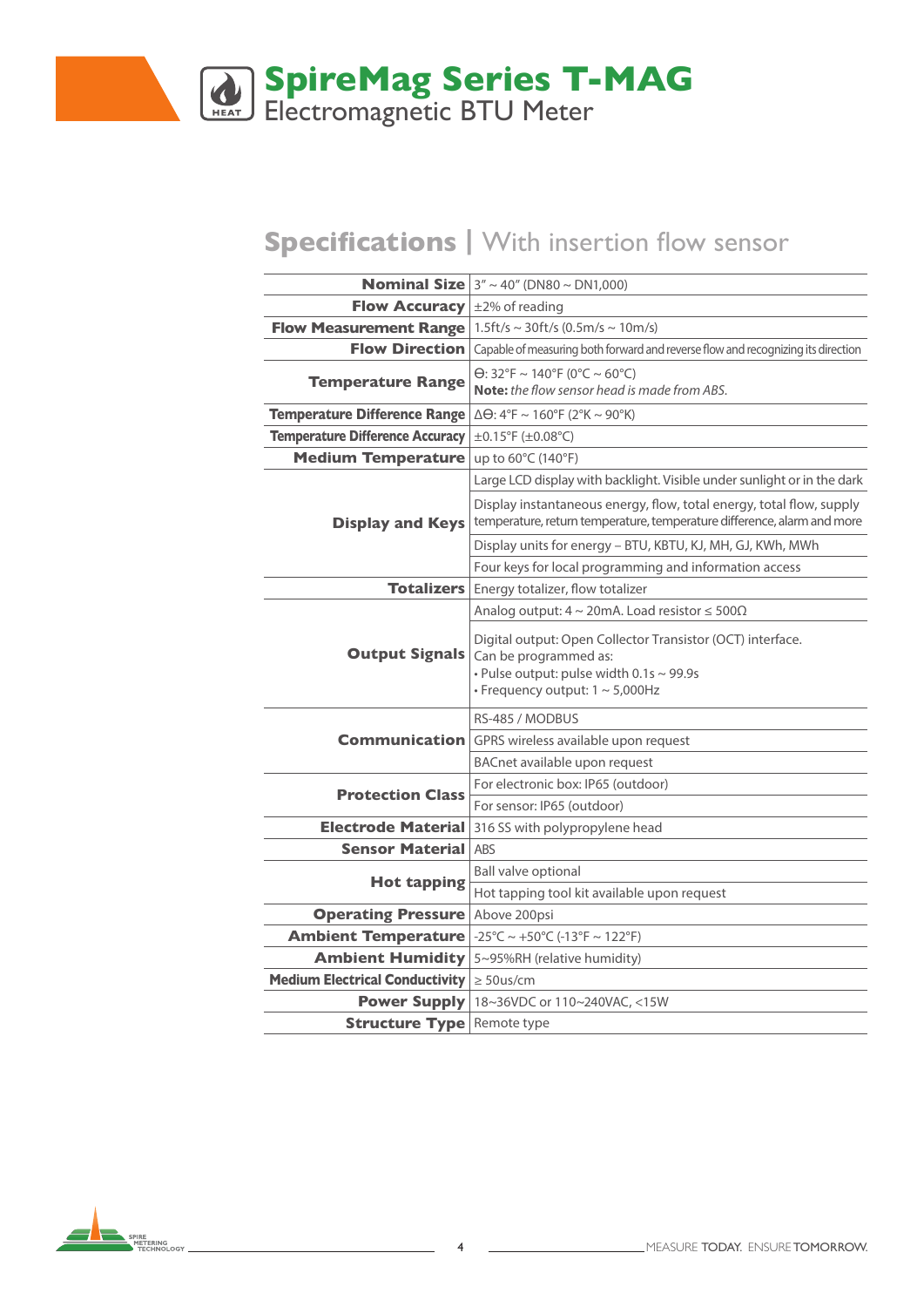



#### **Dimensions and Pressure Rating of Flow Sensor (full bore only)**

|                               |                                   |     |      |     | Weight |     |      |    |      |  |
|-------------------------------|-----------------------------------|-----|------|-----|--------|-----|------|----|------|--|
| <b>Nominal</b><br><b>Size</b> | <b>Nominal</b><br><b>Pressure</b> |     | L    | н   |        |     | D    |    |      |  |
|                               |                                   | mm  | in   | mm  | in     | mm  | in   | kg | Ibs  |  |
| 50(2 <sup>''</sup> )          | 2.5 MPa<br>$(362)$ psig           | 200 | 7.9  | 263 | 10.4   | 140 | 5.5  | 15 | 33.1 |  |
| 65 $(21/2)$                   |                                   | 200 | 7.9  | 283 | 11.1   | 180 | 7.1  | 18 | 39.7 |  |
| 80(3")                        |                                   | 200 | 7.9  | 290 | 11.4   | 195 | 7.7  | 20 | 44.1 |  |
| 100(4 <sup>''</sup> )         | 1.6 MPa                           | 250 | 9.8  | 318 | 12.5   | 215 | 8.5  | 25 | 55   |  |
| 125(5")                       | $(232)$ psig)                     | 250 | 9.8  | 350 | 13.8   | 245 | 9.6  | 28 | 61.7 |  |
| 150(6")                       |                                   | 300 | 11.8 | 380 | 15.0   | 280 | 11.0 | 30 | 66.1 |  |
| 200(8 <sup>''</sup> )         |                                   | 350 | 13.8 | 430 | 16.9   | 335 | 13.2 | 50 | 110  |  |

#### **Dimensions of Flow Cell (full bore only)**

*ANSI B16.5 150lb for DN sizes≤8"(DN200)*

|                       |          |      |       | Weight |     |      |               |       |  |
|-----------------------|----------|------|-------|--------|-----|------|---------------|-------|--|
| <b>Nominal Size</b>   |          |      |       | D      |     | н    | <b>Remote</b> |       |  |
|                       | in<br>mm |      | mm    | in     | mm  | in   | kg            | lbs   |  |
| 50 $(2'')$            | 200      | 7.9  | 152.4 | 6      | 260 | 10.2 | 15            | 33.1  |  |
| 65 $(2 \frac{1}{2})$  | 200      | 7.9  | 177.8 | 7      | 280 | 11   | 18            | 39.7  |  |
| 80(3")                | 200      | 7.9  | 190.5 | 7.5    | 285 | 11.2 | 20            | 44.1  |  |
| 100(4 <sup>''</sup> ) | 250      | 9.8  | 228.6 | 9      | 315 | 12.4 | 26            | 57.3  |  |
| 125(5")               | 250      | 9.8  | 254   | 10     | 345 | 13.6 | 28            | 61.7  |  |
| 150(6")               | 300      | 11.8 | 279.4 | 11     | 370 | 14.6 | 30            | 66.1  |  |
| 200(8")               | 350      | 13.8 | 342.9 | 13.5   | 430 | 16.9 | 55            | 121.3 |  |

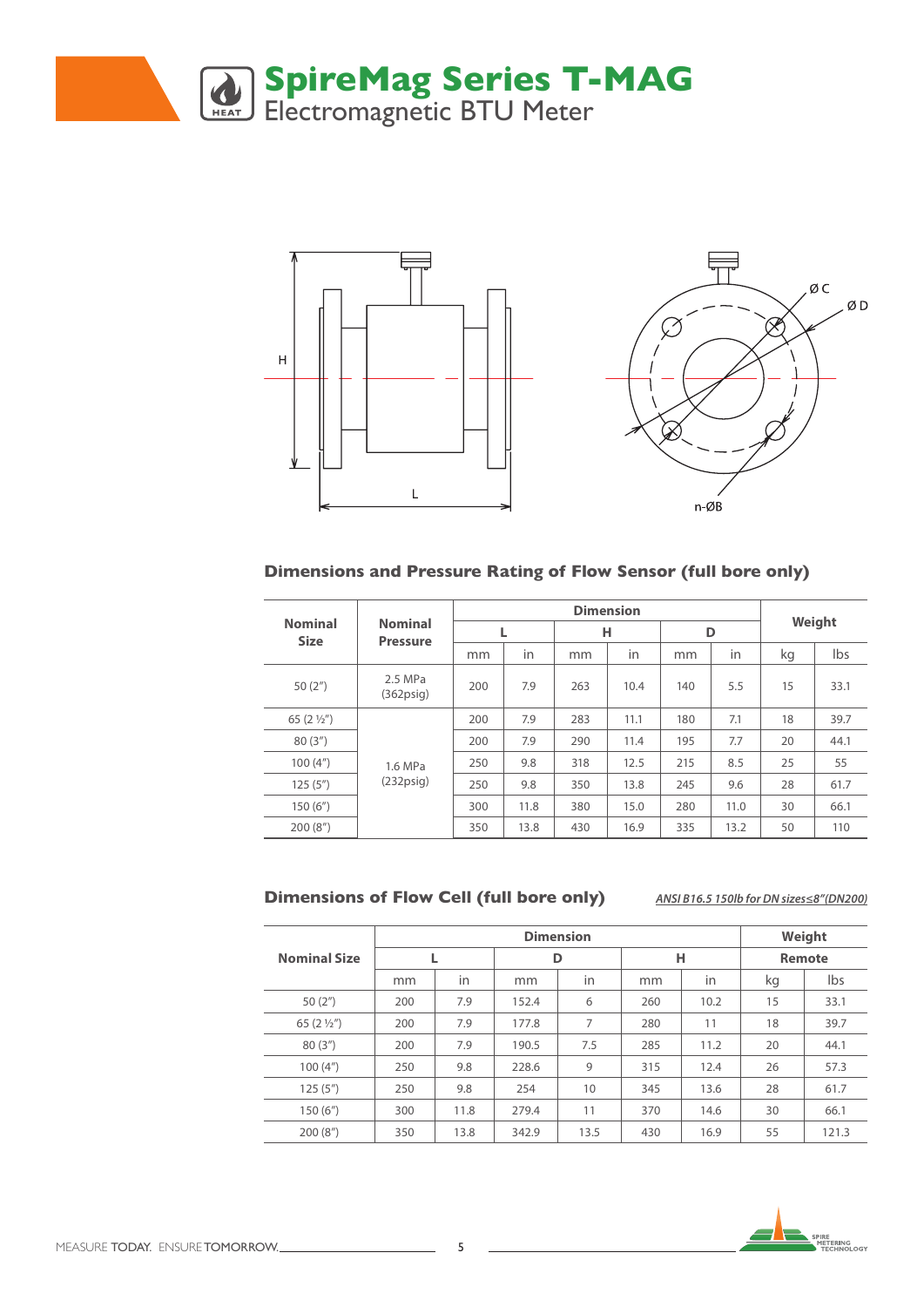

|                       |     |      |     | Weight |       |      |    |               |
|-----------------------|-----|------|-----|--------|-------|------|----|---------------|
| <b>Nominal Size</b>   |     |      |     | D      |       | н    |    | <b>Remote</b> |
|                       | mm  | in   | mm  | in     | mm    | in   | kg | lbs           |
| 50 $(2'')$            | 200 | 7.9  | 263 | 10.4   | 165.1 | 6.5  | 15 | 33.1          |
| 65 $(2\frac{1}{2})$   | 200 | 7.9  | 285 | 11.2   | 190.5 | 7.5  | 20 | 44.1          |
| 80(3")                | 200 | 7.9  | 294 | 11.6   | 209.5 | 8.2  | 24 | 52.9          |
| 100(4 <sup>''</sup> ) | 250 | 9.8  | 327 | 12.9   | 254   | 10.0 | 31 | 68.3          |
| 125(5")               | 250 | 9.8  | 354 | 13.9   | 279.4 | 11.0 | 36 | 79.3          |
| 150(6")               | 300 | 11.8 | 388 | 15.3   | 317.5 | 12.5 | 40 | 88.2          |
| 200(8")               | 350 | 13.8 | 450 | 17.7   | 381   | 15.0 | 70 | 154.3         |

#### **Dimensions of Flow Cell (full bore only)** *ANSI B16.5 300lb for DN sizes≤8"(DN200)*

#### **Dimensions and Pressure Rating of Flanges (full bore only)**

|                               |                                   | <b>DIN Flange (mm)</b> |    |                |     |                 |               | ANSI 150lbs Flange (in) | ANSI 300lbs Flange (in)        |                                             |                 |    |               |                               |
|-------------------------------|-----------------------------------|------------------------|----|----------------|-----|-----------------|---------------|-------------------------|--------------------------------|---------------------------------------------|-----------------|----|---------------|-------------------------------|
| <b>Nominal</b><br><b>Size</b> | <b>Nominal</b><br><b>Pressure</b> | D                      | ØB | n              | ØC  | D               | ØB            | n                       | ØC                             | <b>Nominal</b><br><b>Pipe Size</b><br>(NPS) | D               | n  | ØB            | ØC                            |
| 50(2 <sup>''</sup> )          | 2.5 MPa<br>$(362)$ psig)          | 140                    | 14 | 4              | 110 | 6               | $\frac{5}{8}$ | $\overline{4}$          | $4\frac{3}{4}$                 | 2 <sup>''</sup>                             | $6\frac{1}{2}$  | 8  | $\frac{5}{8}$ | 5                             |
| 65 $(2\frac{1}{2})$           |                                   | 180                    | 18 | $\overline{4}$ | 145 | 7               | $\frac{5}{8}$ | $\overline{4}$          | $5\frac{1}{2}$                 | $2\frac{1}{2}$                              | $7\frac{1}{2}$  | 8  | $\frac{3}{4}$ | $5\frac{7}{8}$                |
| 80(3")                        |                                   | 195                    | 18 | 8              | 160 | $7\frac{1}{2}$  | $\frac{5}{8}$ | $\overline{4}$          | 6                              | 3''                                         | $8\frac{1}{4}$  | 8  | $\frac{3}{4}$ | $6\frac{5}{8}$                |
| 100(4 <sup>''</sup> )         | 1.6 MPa                           | 215                    | 18 | 8              | 180 | 9               | $\frac{5}{8}$ | 8                       | $7\frac{1}{2}$                 | 4 <sup>''</sup>                             | 10              | 8  | $\frac{3}{4}$ | $7\frac{7}{8}$                |
| 125(5")                       | $(232)$ psig)                     | 245                    | 18 | 8              | 210 | 10              | $\frac{3}{4}$ | 8                       | $8\frac{1}{2}$                 | 5''                                         | 11              | 8  | $\frac{3}{4}$ | 9 <sup>1</sup> / <sub>4</sub> |
| 150(6")                       |                                   | 280                    | 23 | 8              | 240 | 11              | $\frac{3}{4}$ | 8                       | $9\frac{1}{2}$                 | 6''                                         | $12\frac{1}{2}$ | 12 | $\frac{3}{4}$ | $10\frac{5}{8}$               |
| 200(8")                       |                                   | 335                    | 23 | 12             | 295 | 13 <sub>2</sub> | $\frac{3}{4}$ | 8                       | 11 <sup>3</sup> / <sub>4</sub> | 8''                                         | 15              | 12 | $\frac{7}{8}$ | 13                            |

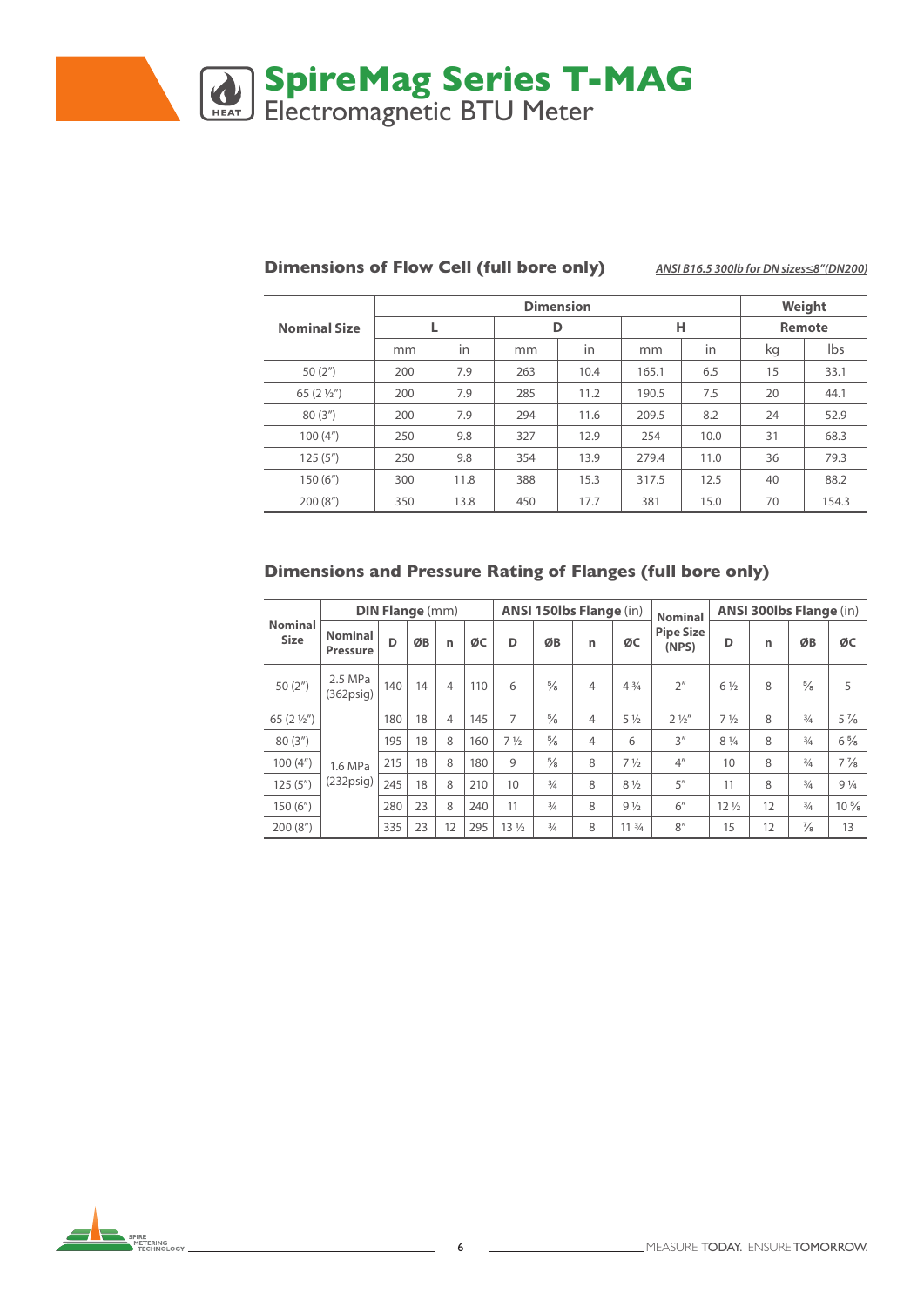

### **Grounding Selection (for full-bore flow sensor only)**

In general, extra grounding accessory is not needed for water flow in metal pipes which have normally been connected to Earth ground already. However, if the pipe is plastic or the pipe is not Earth grounded, you may consider the following accessories.

| <b>Type</b>         | <b>Applications</b>                                                                                                                                                                           |
|---------------------|-----------------------------------------------------------------------------------------------------------------------------------------------------------------------------------------------|
| Grounding<br>Ring   | Economical.<br>Applicable to non-conductive pipeline such as plastic pipeline. However, it is not<br>required for the sensor with polytetrafluoroethylene (PTFE) liner.                       |
| Grounding<br>Flange | Higher cost but better grounding.<br>Applicable to non-conductive pipeline such as plastic pipeline. However, it is not<br>required for the sensor with polytetrafluoroethylene (PTFE) liner. |

#### **Nominal Diameter Selection (for full-bore flow sensor only)**

- **1**. Electromagnetic flowmeter covers a wide range of flow, thus, you may select the nominal diameter of the flow sensor to be the same as that of the process pipe.
- **2**. If there are solid particles in the measured medium, a flow velocity range of 1~3m/s (3~10ft/s) is recommended.
- If the actual flow velocity is over this range yet inconvenient to reduce, it is recommended to select a nominal diameter larger than that of the process pipe. As such, the flow velocity in the measuring tube of the sensor can be properly decreased and the abrasion of electrode and liner caused by the particles can be alleviated.
- If the actual flow velocity is below this range yet inconvenient to increase, it is recommended to select a nominal diameter smaller than that of the process pipe. As such, the flow velocity in the measuring tube of the sensor can be properly increased in order to avoid particle deposition and related accuracy degradation.

**3**. If the flow rate is too small yet a high accuracy measurement is required, you may select a sensor nominal diameter smaller than that of the process pipe. This is to increase the velocity thus to increase the accuracy.

When you select a flow sensor with a nominal diameter that is different from the process pipe, a pipe size reducer or expander (pipe adapter) should be connected upstream and downstream to the flow sensor. The center taper angle of the pipe adaptershould be no more than 150° and there should be a straight pipe at least 5 times the process pipe diameter between the pipe adapter and the flange of the flow sensor.

To help sensor size selection, please consult the following table which shows the flow rate of each size at different flow velocities.

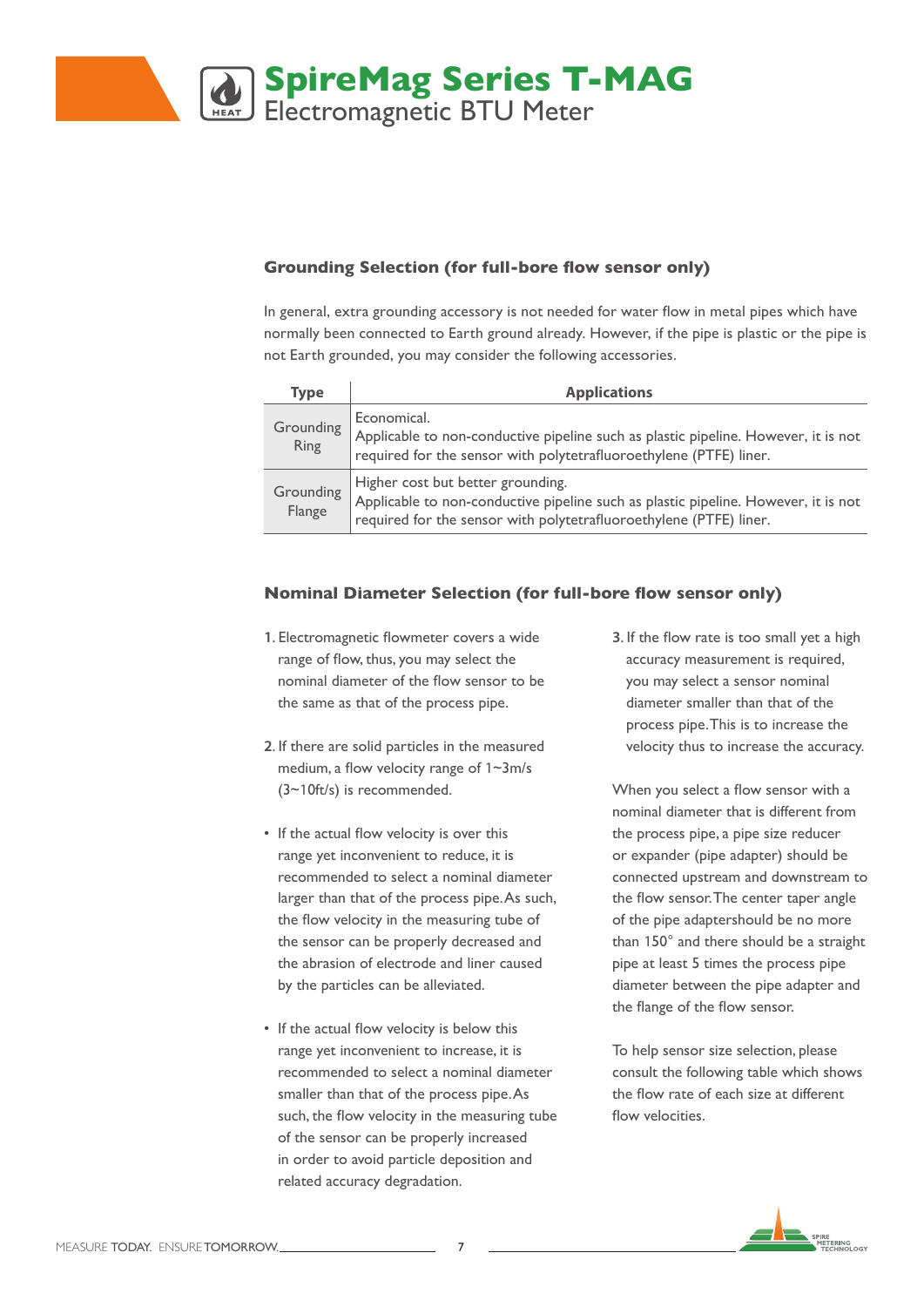

#### **Comparison Table of Flow Velocity and Flowrate**

| $\underbrace{\text{Velocity}}_{m/s(\text{ft/s})}$<br>Flowratel<br>$m^3$ /h<br>(gpm)<br>Diameter | 0.01(0.03)<br>(Min) | 1(3.28)       | 2(6.56)       | 3(9.84)        | 4(13.12)       | 5(16.4)        | 15(49.2)<br>(Max) |
|-------------------------------------------------------------------------------------------------|---------------------|---------------|---------------|----------------|----------------|----------------|-------------------|
| 50 $(2'')$                                                                                      | 0.07(0.31)          | 7.07(31.11)   | 14.13(62.20)  | 21.2(93.31)    | 28.2(124.41)   | 35.3(155.51)   | 106.0(466.53)     |
| 65 $(2\frac{1}{2})$                                                                             | 0.12(0.53)          | 11.95(52.58)  | 23.89(105.12) | 35.8(157.69)   | 47.7(210.25)   | 59.7(262.81)   | 179.2(788.43)     |
| 80(3")                                                                                          | 0.18(0.79)          | 18.1(79.64)   | 36.19(159.24) | 54.3(238.86)   | 72.3(318.48)   | 90.4(398.10)   | 271.4(1194.31)    |
| 100(4 <sup>''</sup> )                                                                           | 0.28(1.23)          | 28.27(124.41) | 56.5(248.81)  | 84.8(373.22)   | 113.1(497.63)  | 141.3(622.04)  | 424.1(1866.11)    |
| 150(6")                                                                                         | 0.63(2.80)          | 63.61(279.92) | 127.2(559.83) | 190.8(839.75)  | 254.4(1119.66) | 318.1(1399.58) | 954.2(4198.74)    |
| 200(8 <sup>''</sup> )                                                                           | 1.13(4.98)          | 113.1(497.63) | 226.1(995.26) | 339.3(1492.88) | 452.3(1990.51) | 565.4(2488.14) | 1696.4(7464.42)   |

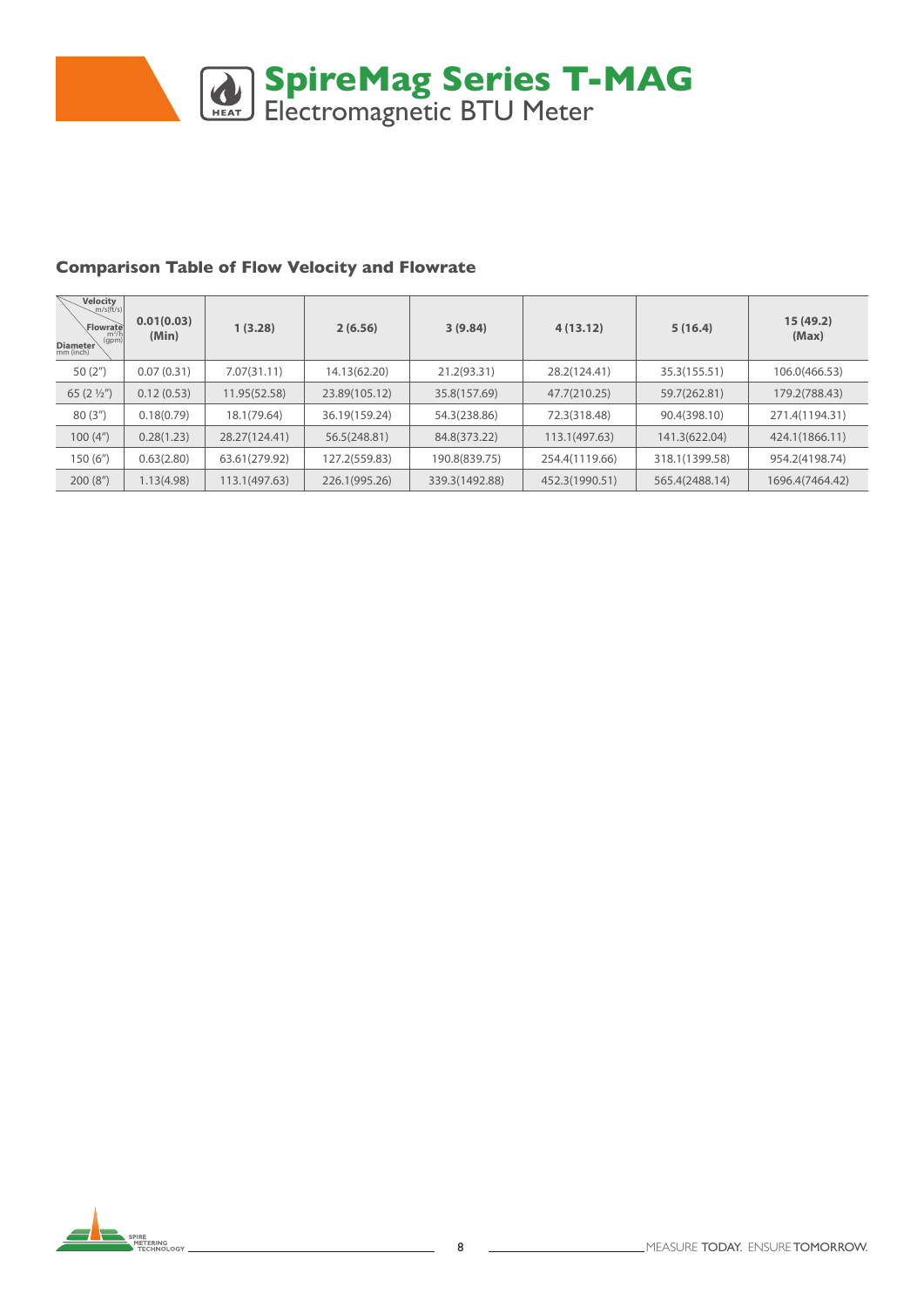## **SpireMag Series T-MAG** Electromagnetic BTU Meter

**How to Order** Please select one option **(ID)** from each category.



For Flow Sensor Size, DN indicates Metric Unit system and should be written as T-MAG-F-DN0050 for DN50 (50mm) meter size. IN indicates English Unit system and should be written as T-MAG-F-IN0200 for 2" meter size.

| <b>T-MAG-</b>                              |    |    |             |                |    |    |              |                          |    |                  |           |                                                          |
|--------------------------------------------|----|----|-------------|----------------|----|----|--------------|--------------------------|----|------------------|-----------|----------------------------------------------------------|
| <b>Flow Sensor Type</b>                    | ID |    |             |                |    |    |              |                          |    |                  | ID        | <b>Flow Sensor Cable</b>                                 |
| Insertion, accuracy 2%                     |    |    |             |                |    |    |              |                          |    |                  | A         | 15m / 45ft (Default)                                     |
| (for size of DN80/3" or larger)            | L  |    |             |                |    |    |              |                          |    |                  |           | B 30m / 90ft                                             |
| Full bore, accuracy 0.5%                   | F. |    |             |                |    |    |              |                          |    |                  | D.        | $C$ 50m / 150ft<br>None for Integral Type                |
| Full bore, accuracy 0.3% FH                |    |    |             |                |    |    |              |                          |    |                  |           |                                                          |
|                                            |    |    |             |                |    |    |              |                          |    | ID               |           | <b>Grounding</b>                                         |
| <b>Unit System</b>                         |    | ID |             |                |    |    |              |                          |    | $\Omega$         | None      |                                                          |
| Metric System                              |    | DN |             |                |    |    |              |                          |    | $\mathbf{1}$     |           | Ground ring                                              |
| English System                             |    | IN |             |                |    |    |              |                          |    | $\overline{2}$   |           | Ground flange                                            |
|                                            |    |    |             |                |    |    |              |                          |    | 3                |           | Tri-electrode                                            |
| <b>Flow Sensor Size*</b>                   |    |    | ID          |                |    |    |              |                          |    |                  |           |                                                          |
| DN50 (2")                                  |    |    | 0050 (0200) |                |    |    |              |                          | ID |                  |           | <b>Pipe Joint for Flow Sensor</b>                        |
| $DN65 (2 \frac{1}{2}")$                    |    |    | 0065 (0250) |                |    |    |              |                          | A  |                  | Insertion |                                                          |
| DN80 (3")                                  |    |    | 0080 (0300) |                |    |    |              |                          | B  |                  |           | <b>DIN Flange</b>                                        |
|                                            |    |    |             |                |    |    |              |                          | C  |                  |           | <b>ANSI RF150# Flange</b>                                |
| DN200 (8")                                 |    |    | 0200 (0800) |                |    |    |              |                          | D  |                  |           | ANSI RF300# Flange                                       |
|                                            |    |    |             |                |    |    |              |                          |    |                  |           |                                                          |
| <b>Nominal Pressure</b>                    |    |    |             |                | ID |    |              |                          |    | <b>ID Output</b> |           |                                                          |
| 2.5 MPa (362psig) / DN50 (2")              |    |    |             |                | 1  |    |              |                          |    |                  |           | 0   Pulse + $4 \sim 20$ mA (default)                     |
| 1.6MPa (232psig) / DN65-200 (2 1/2" ~ 8")  |    |    |             | $\mathbf{2}$   |    |    |              |                          |    |                  |           | Pulse + $4 \sim 20mA + RS485$ / Modbus                   |
| 1.0MPa (145psig) / For Insertion type only |    |    |             | 3              |    |    |              |                          |    |                  |           |                                                          |
| ANSI 300lb /for ANSI flange only           |    |    |             | $\overline{4}$ |    |    |              |                          |    |                  |           | <b>ID Electrode Material</b>                             |
| <b>Liner Material</b>                      |    |    |             |                |    | ID | $\Omega$     |                          |    |                  |           | 316 SS with polypropylene head<br>(for insertion sensor) |
| None (for insertion sensor)                |    |    |             |                |    | A  | $\mathbf{1}$ | 316L SS (OCr18N112M02Ti) |    |                  |           |                                                          |
| PTFE                                       |    |    |             |                |    | B  | 2            |                          |    | HC (Hastelloy C) |           |                                                          |
|                                            |    |    |             |                |    |    |              |                          |    |                  |           |                                                          |

#### **Required Accessories**

| <b>Power Supply Cable</b>                                                 | Model No.        |
|---------------------------------------------------------------------------|------------------|
| 110VAC (American Plug)                                                    | WA-PWC-1         |
| 220VAC (European Plug)                                                    | WA-PWC-2         |
| Temperature Sensor (for details, please refer to the RTD probe datasheet) | Model No.        |
| Insertion PT100 Probe with Thermowell and 5m/15ft Lead                    | PT100IN-X-Y-5M   |
| Insertion PT100 Probe with Thermowell and 10m/30ft Lead                   | PT100IN-X-Y-10M  |
| Insertion PT1000 Probe with Thermowell and 5m/15ft Lead                   | PT1000IN-X-Y-5M  |
| Insertion PT1000 Probe with Thermowell and 10m/30ft Lead                  | PT1000IN-X-Y-10M |
|                                                                           |                  |

*Note: X=B: for pipe DN50-65(2"~2* 1/2*"); X=C: for pipe DN80~125/3~5"; X=D: for pipe DN150~200/6"~8"; The cable for the temp sensor is a three-core wire.*

| <b>Optional Accessories</b>                                |            |  |  |  |  |  |  |  |  |
|------------------------------------------------------------|------------|--|--|--|--|--|--|--|--|
| <b>External Adapter</b>                                    | Model No.  |  |  |  |  |  |  |  |  |
| 485-BACnet / MSTP Adapter (to connect to a BACnet Gateway) | WA-BACMSTP |  |  |  |  |  |  |  |  |
| 485-GPRS Adapter (to connect wirelessly)                   | WA-YR228   |  |  |  |  |  |  |  |  |

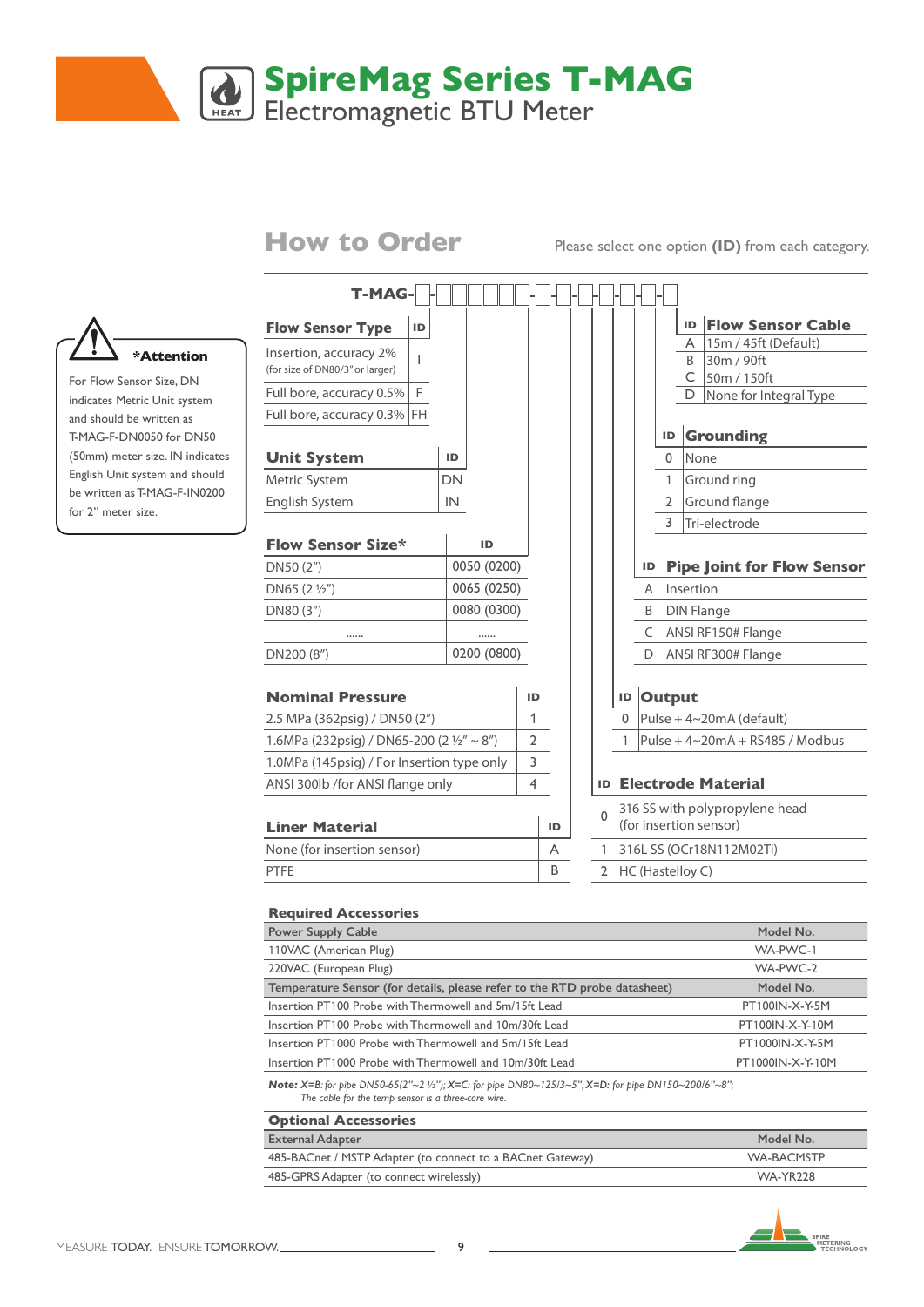

#### **Example**

#### **Model# T-MAG-F-DN0100-1-B-1-1-B-0-A**

Stands for T-MAG BTU meter, full bore type, size DN100, 2.5MPa pressure rating, PTFE lining, 316LSS electrode, Pulse + 4~20mA + RS-485 output, DIN flange, no grounding, 15m(45ft) cable.

#### **Model# WA-PWC-2** Stands for 220VAC power supply with European style power plug.

#### **Model# PT1000IN-C-Y-5M**

Stands for insertion temperature sensor PT1000 with thermal well for pipe DN80~125/3~5" and 5 meter long lead.

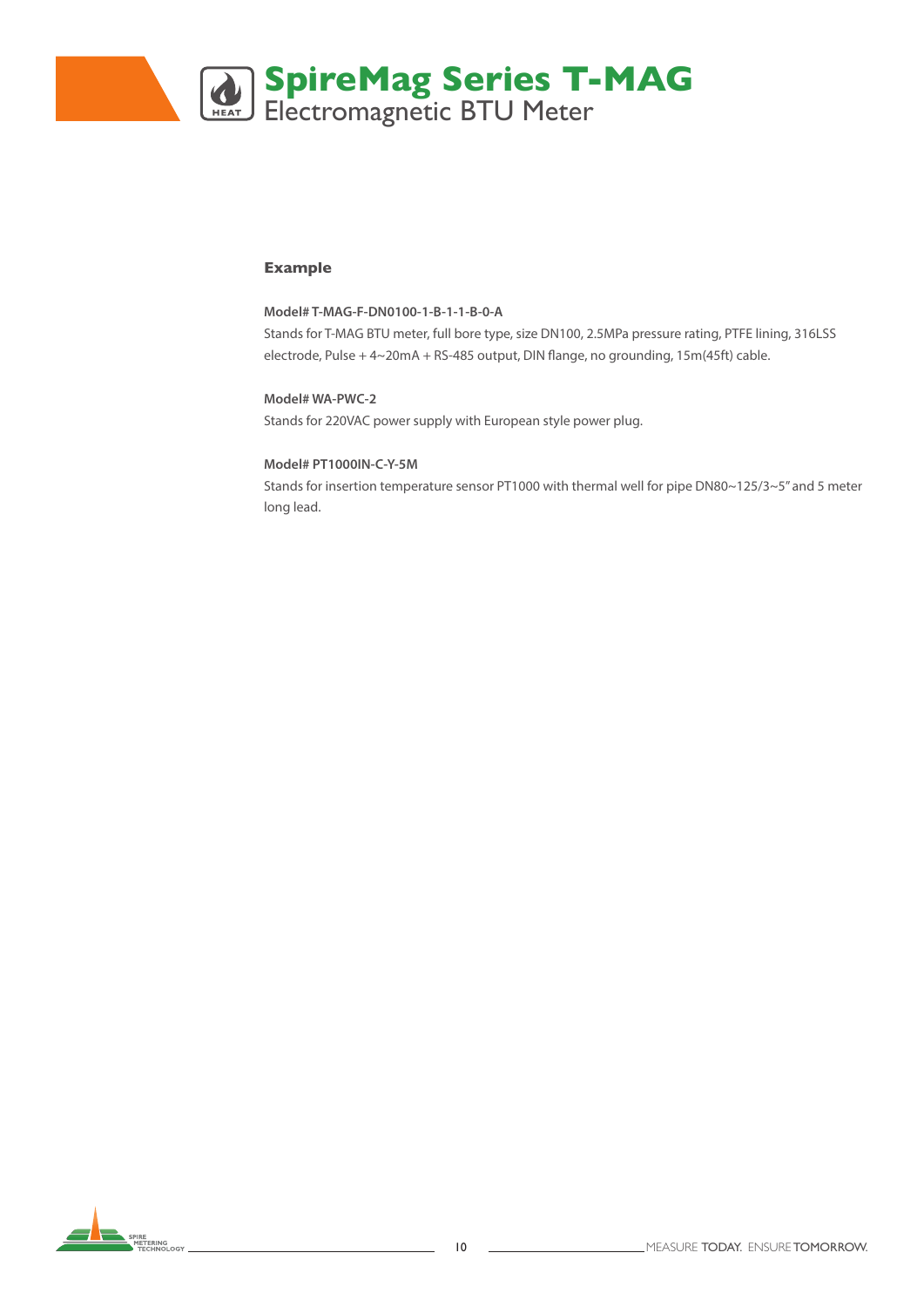

**Memo**